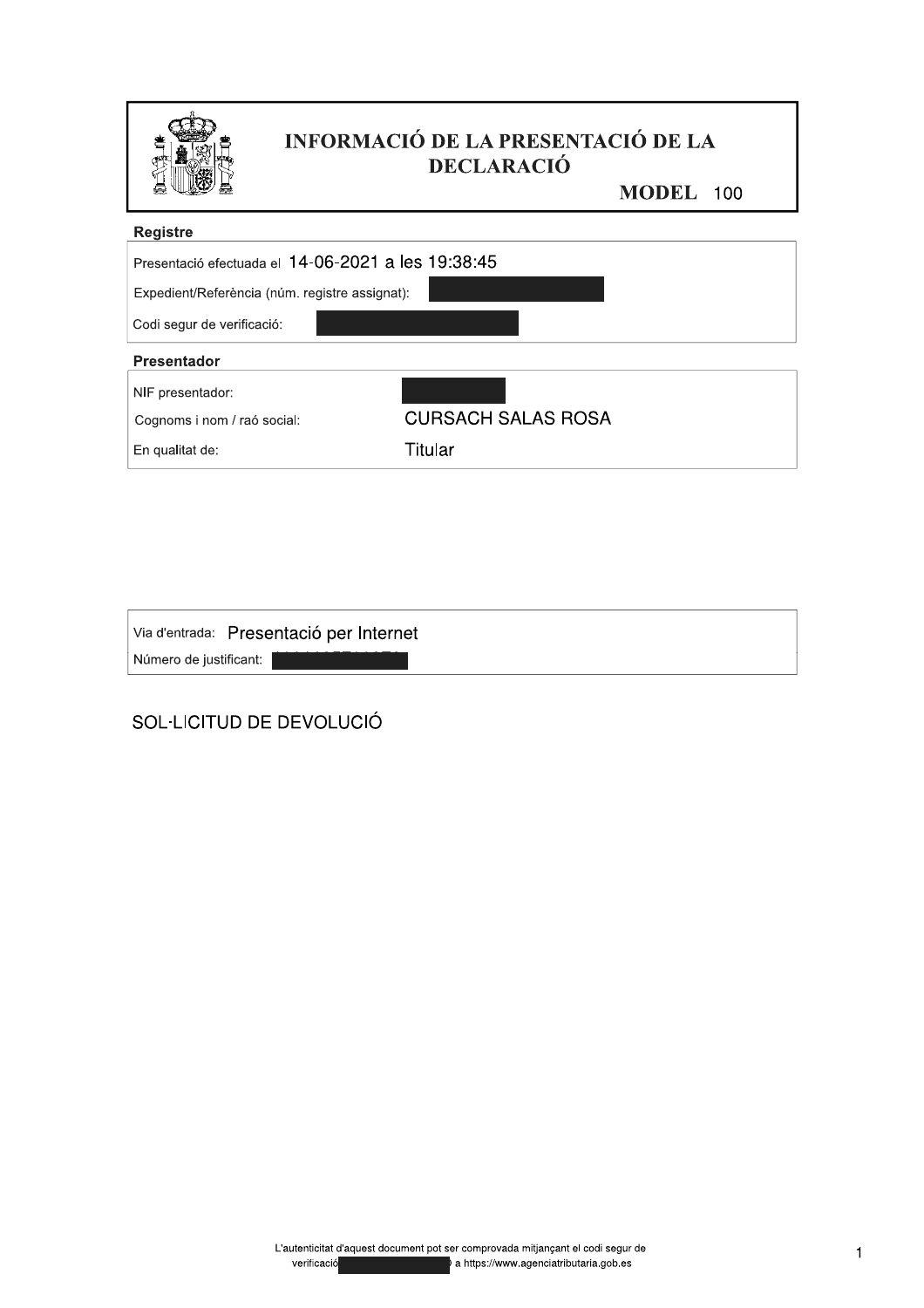| Agència Tributària<br>Telèfon: 901 33 55 33<br>www.agenciatributaria.es                                    | Impost sobre la renda de les persones físiques<br>2020                                                                                                                                        | Pàgina 1                                 |  |  |  |  |
|------------------------------------------------------------------------------------------------------------|-----------------------------------------------------------------------------------------------------------------------------------------------------------------------------------------------|------------------------------------------|--|--|--|--|
|                                                                                                            |                                                                                                                                                                                               |                                          |  |  |  |  |
|                                                                                                            | Primer declarant i cònjuge, en cas de matrimoni no separat legalment                                                                                                                          |                                          |  |  |  |  |
| <b>Primer declarant</b>                                                                                    |                                                                                                                                                                                               |                                          |  |  |  |  |
|                                                                                                            |                                                                                                                                                                                               |                                          |  |  |  |  |
| (01) NIF                                                                                                   | (02)<br>Cognomsinom CURSACH SALAS ROSA                                                                                                                                                        |                                          |  |  |  |  |
| Sexe del primer declarant:<br>H: home<br>O5)<br>'n<br>D: dona<br>Grau de discapacitat. Clau.               | Estat civil (el 31-12-2020)<br>Divorciat/ada o<br>Viudo/a<br>Solter/a<br>Casat/ada<br>Data de naixement<br>separat/ada legalment<br>(06)<br>(07)<br>(08)<br>(09<br>(10)<br>15/02/1967<br>(11) |                                          |  |  |  |  |
|                                                                                                            | (12)                                                                                                                                                                                          |                                          |  |  |  |  |
|                                                                                                            |                                                                                                                                                                                               |                                          |  |  |  |  |
|                                                                                                            | Cònjuge (les dades identificatives del cònjuge són obligatòries en cas de matrimoni no separat legalment)                                                                                     |                                          |  |  |  |  |
| (13) NIF                                                                                                   | (14)<br>Cognoms i nom                                                                                                                                                                         |                                          |  |  |  |  |
|                                                                                                            |                                                                                                                                                                                               |                                          |  |  |  |  |
| Sexe del cònjuge:<br>H: home                                                                               | Data de naixement del<br>Grau de discapacitat<br>del cònjuge. Clau<br>cònjuge                                                                                                                 |                                          |  |  |  |  |
| D: dona                                                                                                    | (61                                                                                                                                                                                           |                                          |  |  |  |  |
|                                                                                                            | 62)                                                                                                                                                                                           |                                          |  |  |  |  |
|                                                                                                            | 64)<br>(43)                                                                                                                                                                                   |                                          |  |  |  |  |
|                                                                                                            |                                                                                                                                                                                               |                                          |  |  |  |  |
|                                                                                                            |                                                                                                                                                                                               |                                          |  |  |  |  |
|                                                                                                            | Comunitat o Ciutat Autònoma de residència en l'exercici 2020                                                                                                                                  |                                          |  |  |  |  |
|                                                                                                            |                                                                                                                                                                                               | (70)04                                   |  |  |  |  |
|                                                                                                            |                                                                                                                                                                                               |                                          |  |  |  |  |
| Opció de tributació                                                                                        |                                                                                                                                                                                               |                                          |  |  |  |  |
|                                                                                                            |                                                                                                                                                                                               |                                          |  |  |  |  |
|                                                                                                            | Atenció: només poden optar pel règim de tributació conjunta els contribuents integrats en una unitat familiar.                                                                                | $\begin{pmatrix} 68 \\ 69 \end{pmatrix}$ |  |  |  |  |
|                                                                                                            |                                                                                                                                                                                               |                                          |  |  |  |  |
| Meritació                                                                                                  |                                                                                                                                                                                               |                                          |  |  |  |  |
|                                                                                                            |                                                                                                                                                                                               |                                          |  |  |  |  |
|                                                                                                            | Atenció: aquest apartat únicament s'ha d'emplenar en les declaracions individuals de contribuents morts en l'exercici 2020 abans del dia 31 de desembre.                                      | Data de defunció                         |  |  |  |  |
|                                                                                                            |                                                                                                                                                                                               | (67)                                     |  |  |  |  |
|                                                                                                            |                                                                                                                                                                                               |                                          |  |  |  |  |
|                                                                                                            | Assignació tributària a l'Església catòlica                                                                                                                                                   |                                          |  |  |  |  |
|                                                                                                            |                                                                                                                                                                                               |                                          |  |  |  |  |
|                                                                                                            | Atenció: aquesta assignació és independent i compatible amb l'assignació tributària a activitats d'interès general considerades d'interès social.                                             |                                          |  |  |  |  |
|                                                                                                            |                                                                                                                                                                                               | (105)                                    |  |  |  |  |
|                                                                                                            |                                                                                                                                                                                               |                                          |  |  |  |  |
|                                                                                                            | Assignació de quantitats a activitats d'interès general considerades d'interès social                                                                                                         |                                          |  |  |  |  |
|                                                                                                            |                                                                                                                                                                                               |                                          |  |  |  |  |
| Atenció: aquesta assignació és independent i compatible amb l'assignació tributària a l'Església catòlica. |                                                                                                                                                                                               |                                          |  |  |  |  |
|                                                                                                            |                                                                                                                                                                                               | (106)                                    |  |  |  |  |
|                                                                                                            |                                                                                                                                                                                               |                                          |  |  |  |  |
| Representant                                                                                               |                                                                                                                                                                                               |                                          |  |  |  |  |
|                                                                                                            |                                                                                                                                                                                               |                                          |  |  |  |  |
| (65) nif                                                                                                   | Cognoms i nom o raó social<br>(66)                                                                                                                                                            |                                          |  |  |  |  |
|                                                                                                            |                                                                                                                                                                                               |                                          |  |  |  |  |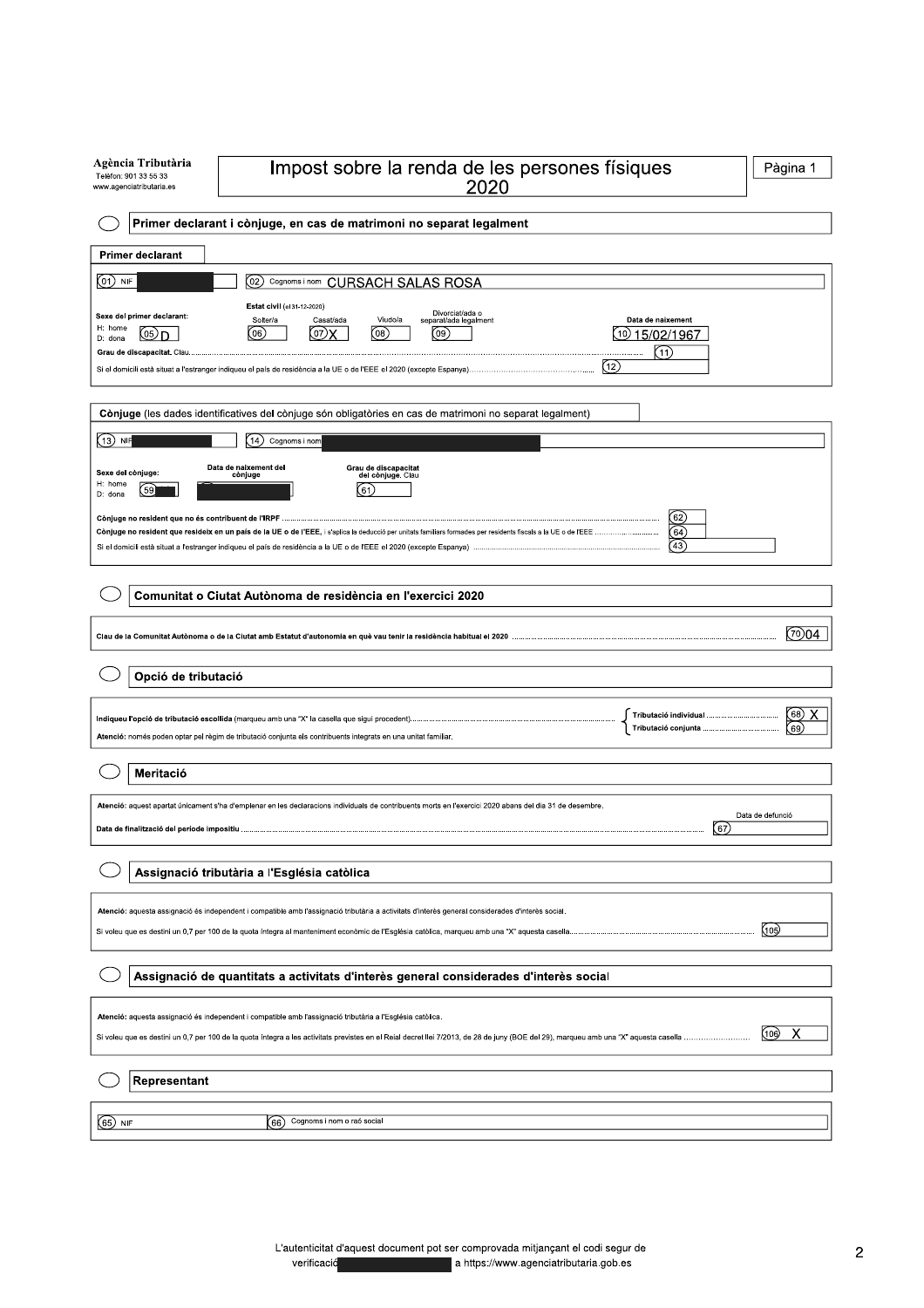#### Agència Tributària

Telèfon: 901 33 55 33 www.agenciatributaria.es

ر<br>المسلمات المسلم الأول التي

# Impost sobre la Renda de les Persones Físiques<br>2020

| ו וסוועווווסוווט עסו נוסטמוו                                                                                                                                                                                                   |                                  |
|--------------------------------------------------------------------------------------------------------------------------------------------------------------------------------------------------------------------------------|----------------------------------|
| Rendiment 1                                                                                                                                                                                                                    |                                  |
| Contribuent que obté els rendiments<br>the control of the control of the control of the control of the control of the control of                                                                                               | DECLARANT 0001<br>53.478,60 0003 |
| Retribucions dineràries                                                                                                                                                                                                        | 53.478,60 0012                   |
|                                                                                                                                                                                                                                | 3.125,76 0013                    |
| Cotitzac. Seguretat Social, mutualitat de funcionaris, detraccions drets passius i Col. Orfes                                                                                                                                  | 50.352,84 0017                   |
| Rendiment net previ [(12)-(13)-(14)-(15)-(16)]                                                                                                                                                                                 | 50.352,84 0018                   |
|                                                                                                                                                                                                                                | $2.000,00$ $\overline{0019}$     |
| Altres despeses deduïbles<br><u> 1989 - Johann Harry Harry Harry Harry Harry Harry Harry Harry Harry Harry Harry Harry Harry Harry Harry Harry</u>                                                                             | 48.352,84 0022                   |
| Rendiment net [(18)-(19)-(20)-(21)]                                                                                                                                                                                            | 48.352,84 0025                   |
|                                                                                                                                                                                                                                |                                  |
| Béns immobles                                                                                                                                                                                                                  |                                  |
| RENDES IMMOBLES A DISPOSICIÓ DELS TITULARS, ARRENDATS, CEDITS A TERCERS O AFECTES A AAEE                                                                                                                                       |                                  |
| Immoble 1                                                                                                                                                                                                                      |                                  |
| Contribuent titular.                                                                                                                                                                                                           | DECLARANT 0062                   |
| Percentatge de propietat.                                                                                                                                                                                                      | 100,00 0063                      |
| Situació.<br>and the control of the control of the control of the control of the control of the control of the control of the                                                                                                  | 1 0065                           |
| Referència cadastral.<br>Territoria de la contradición de la contradición de la contradición de la contradición de la contradición de                                                                                          | 0066                             |
| Urbana.                                                                                                                                                                                                                        | $X$ 0067                         |
| Adreça de l'immoble est al construction de la construction de la construction de la construction de la construction de la construction de la construction de la construction de la construction de la construction de la const | 0069                             |
| Habitatge habitual el 2020.<br><u> 1989 - Johann Barn, amerikansk politiker (d. 1989)</u>                                                                                                                                      | $X$ 0070                         |
| Nre. de dies que l'immoble ha estat habitatge habitual el 2020                                                                                                                                                                 | 366 0076                         |
| Base imposable general i base imposable de l'estalvi                                                                                                                                                                           |                                  |
| <b>BASE IMPOSABLE GENERAL</b>                                                                                                                                                                                                  |                                  |
| Saldo net de rendiments a integrar en la base imposable general i de les imputacions de renda                                                                                                                                  | 48.352,84 0432                   |
| Base imposable general [(420)-(431)+(432)-(433)-(434)]<br><u> 1989 - Johann John Stone, Amerikaansk politiker (</u>                                                                                                            | 48.352,84 0435                   |
| BASE IMPOSABLE DE L'ESTALVI                                                                                                                                                                                                    |                                  |
| Base imposable de l'estalvi                                                                                                                                                                                                    | $0,00$ 0460                      |
|                                                                                                                                                                                                                                |                                  |
| Base liquidable general i base liquidable de l'estalvi<br>DETERMINACIÓ DE LA BASE LIQUIDABLE GENERAL                                                                                                                           |                                  |
|                                                                                                                                                                                                                                |                                  |
| Base liquidable general [(435)-(491)-(492)-(493)-(494)-(495)-(496)-(497)]                                                                                                                                                      | 48.352,84 0500<br>48.352,84 0505 |
| DETERMINACIÓ DE LA BASE LIQUIDABLE DE L'ESTALVI                                                                                                                                                                                |                                  |
|                                                                                                                                                                                                                                | $0,00$ $0510$                    |
| Base liquidable de l'estalvi [(460)-(506)-(507)]<br>anticología de la contexta de la contexta de la contexta de la contexta de la contexta de la contexta de la c                                                              |                                  |
| Adequació de l'impost a les circumstàncies personals i familiars                                                                                                                                                               |                                  |
| Mínim contribuent. Import estatal                                                                                                                                                                                              | $5.550,00$ $_{0511}$             |
| Mínim contribuent. Import autonòmic                                                                                                                                                                                            | 5.550,00 0512                    |
| Mínim personal i familiar per calcular el gravamen estatal                                                                                                                                                                     | 5.550,00 0519                    |
| Mínim personal i familiar per calcular el gravamen autonòmic                                                                                                                                                                   | 5.550,00 0520                    |
| Mínim personal i familiar de la base liquidable general per calcular el gravamen estatal                                                                                                                                       | $5.550,00$ 0521                  |
| Mínim personal i familiar de la base liquidable de l'estalvi per calcular el gravamen estatal<br><u> 1989 - Johann Harry Barn, mars and de Branch and de Branch and de Branch and de Branch and de Branch and de B</u>         | $0,00$ 0522                      |
| Mínim personal i familiar de la base liquidable general per calcular el gravamen autonòmic                                                                                                                                     | 5.550,00 0523                    |
| Mínim personal i familiar de la base liquidable de l'estalvi per calcular el gravamen autonòmic                                                                                                                                | $0,00$ $0524$                    |
| Càlcul de limpost i resultat de la declaració                                                                                                                                                                                  |                                  |
| Quota estatal corresponent a la base liquidable general sotmesa a gravamen<br>the control of the control of the control of the control of the control of                                                                       | $6.796,03$ 0528                  |
| Quota autonòmica corresponent a la base liquidable general sotmesa a gravamen<br>the control of the control of the control of the control of the control of                                                                    | 6.922,92 0529                    |
| Quota estatal corresponent al mínim personal i familiar de B.L. general<br><u> 1980 - Johann Barn, amerikansk politiker (</u>                                                                                                  | 527,25 0530                      |
| Quota autonòmica corresponent al mínim personal i familiar de la B.L. general                                                                                                                                                  | 527,25 0531                      |
| Quota estatal corresponent a la base liquidable general                                                                                                                                                                        | 6.268,78 0532                    |
| Quota autonòmica corresponent a la base liquidable general<br><u> 1989 - Jan Samuel Barbara, margaret e populari e populari e populari e populari e populari e populari e popu</u>                                             | 6.395,67 0533                    |
| Tipus mitjà estatal                                                                                                                                                                                                            | 12,96 0534                       |
| Tipus mitjà autonòmic                                                                                                                                                                                                          | 13,22 0535                       |
| Quota estatal corresponent a la base liquidable de l'estalvi sotmesa a gravamen                                                                                                                                                | $0,00$ 0536                      |
| Quota autonòmica corresponent a la base liquidable de l'estalvi sotmesa a gravamen                                                                                                                                             | $0,00$ $0537$                    |
|                                                                                                                                                                                                                                |                                  |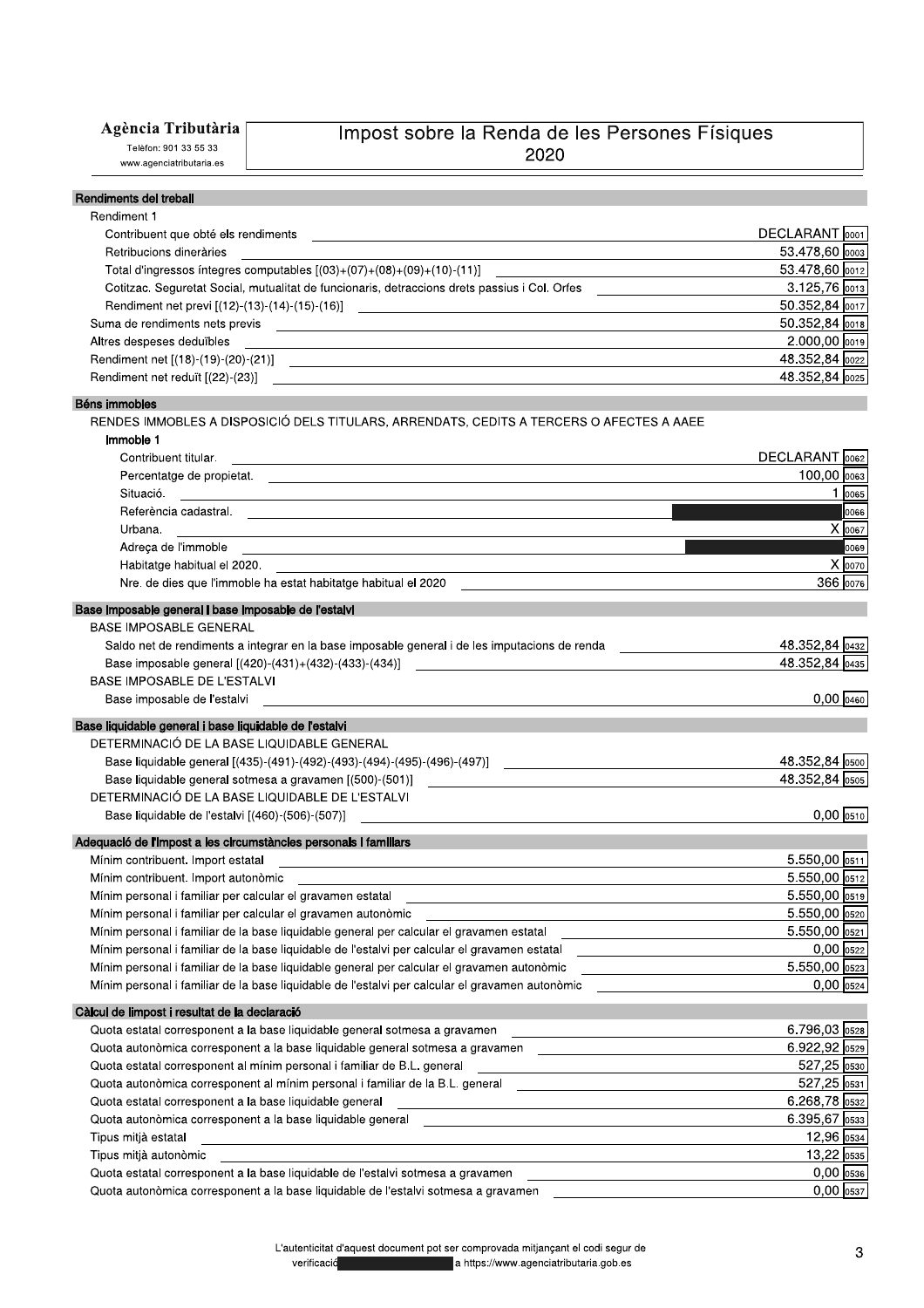Telèfon: 901 33 55 33 www.agenciatributaria.es

## Impost sobre la Renda de les Persones Físiques<br>2020

| www.ayonualibulaha.cs                                                                                                                                                                        |                            |
|----------------------------------------------------------------------------------------------------------------------------------------------------------------------------------------------|----------------------------|
| Quota estatal corresponent al mínim personal i familiar de la BL de l'estalvi                                                                                                                | $0,00$  0538               |
| Quota autonòmica corresponent al mínim personal i familiar de la BL de l'estalvi                                                                                                             | $0.00$ 0539                |
| Quota estatal corresponent a la base liquidable de l'estalvi                                                                                                                                 | $0,00$ $0540$              |
| Quota autonòmica corresponent a la base liquidable de l'estalvi<br><u> 1999 - Johann John Stone, Amerikaansk politiker (</u>                                                                 | $0,00$ 0541                |
| Tipus mitjà estatal                                                                                                                                                                          | $0,00$ 0542                |
| Tipus mitjà autonòmic                                                                                                                                                                        | $0,00$ $ 0543 $            |
| Quota íntegra estatal [(532)+(540)]                                                                                                                                                          | 6.268,78 0545              |
|                                                                                                                                                                                              | $6.395,67$ 0546            |
| <b>Deduccions</b>                                                                                                                                                                            |                            |
| Inversió amb dret a deducció: Adquisició de l?habitatge habitual                                                                                                                             | 6.351,80<br>A              |
| Import de deducció per adquisició de l'habitatge habitual, part estatal                                                                                                                      | 476,39 0698                |
| Import de deducció per adquisició de l'habitatge habitual, part autonòmica                                                                                                                   | 476,39 0699                |
| Per inversió en habitatge habitual, part estatal                                                                                                                                             | 476,39 0547                |
| Per inversió en habitatge habitual, part autonòmica en el producto de la producto de la producto de la product                                                                               | 476,39 0548                |
| Data d'adquisició de l'habitatge habitual                                                                                                                                                    | 09/01/2003 0708            |
| Import amb dret a deducció: Donatius a entitats regulades en la Llei 49/2002, de 23 de desembre                                                                                              | 4.009,56<br>- H            |
| Deducció per donatius a entitats regulades en la Llei 49/2002 amb límit 10% de la base liquidable                                                                                            | 1.470,85 0723              |
| Per donatius, part estatal                                                                                                                                                                   | 735,43 0552                |
| Per donatius, part autonòmica                                                                                                                                                                | 735,43 0553                |
| Deduccions autonòmiques de la Comunitat de les Illes Balears                                                                                                                                 |                            |
| Per donacions a entitats que tinguin per objecte el foment de la llengua catalana                                                                                                            | $9,00$ 0905                |
| Suma de deduccions autonòmiques                                                                                                                                                              | $9,00$ $0564$              |
| Determinació de quotes líquides i resultats                                                                                                                                                  |                            |
| QUOTES LÍQUIDES                                                                                                                                                                              |                            |
| Quota líquida estatal [(545)-(547)-(549)-(550)-(552)-(554)-(556)-(558)-(560)-(562)-(565)]                                                                                                    | 5.056,96 0570              |
|                                                                                                                                                                                              | $5.174,85$ <sub>0571</sub> |
| Quota líquida estatal incrementada [(570)+(572)+(573)+(574)+(576)]<br><u> 1989 - Johann Barn, mars ann an t-Amhainn an t-Amhainn an t-Amhainn an t-Amhainn an t-Amhainn an t-Amhainn an </u> | 5.056,96 0585              |
| Quota líquida autonòmica incrementada [(571)+(577)+(578)+(579)+(581)]<br>(571)<br>(571)<br>(571)+(577)+(578)+(579)+(581)]                                                                    | 5.174,85 0586              |
| QUOTA RESULTANT DE L'AUTOLIQUIDACIÓ                                                                                                                                                          |                            |
| Quota líquida incrementada total [(585)+(586)]<br><u> 1989 - Johann Stoff, deutscher Stoffen und der Stoffen und der Stoffen und der Stoffen und der Stoffen und der</u>                     | 10.231,81 0587             |
| Quota resultant de l'autoliquidació [(587)-(588)-(589)-(590)-(591)] ________________________________                                                                                         | 10.231,81 0595             |
| RETENCIONS I ALTRES PAGAMENTS A COMPTE                                                                                                                                                       |                            |
| Per rendiments del treball                                                                                                                                                                   | 12.536,15 0596             |
| Total de pagaments a compte [suma de (592) + (593)+ (594) + (596) a (606)] ___________________________________                                                                               | 12.536,15 0609             |
| RESULTAT DE LA DECLARACIÓ                                                                                                                                                                    |                            |
| Quota diferencial [(595)-(609)]<br><u> 1989 - Johann Harry Harry Harry Harry Harry Harry Harry Harry Harry Harry Harry Harry Harry Harry Harry Harry</u>                                     | $-2.304,34$ 0610           |
| Resultat de la declaració                                                                                                                                                                    | $-2.304,34$ 0670           |
| Import de l'IRPF que correspon a la comunitat autònoma de residència del contribuent                                                                                                         |                            |
| Quota líquida autonòmica incrementada                                                                                                                                                        | 5.174,85 0671              |
| Import de l'IRPF que correspon a la comunitat autònoma de residència del contribuent                                                                                                         | 5.174,85 0675              |